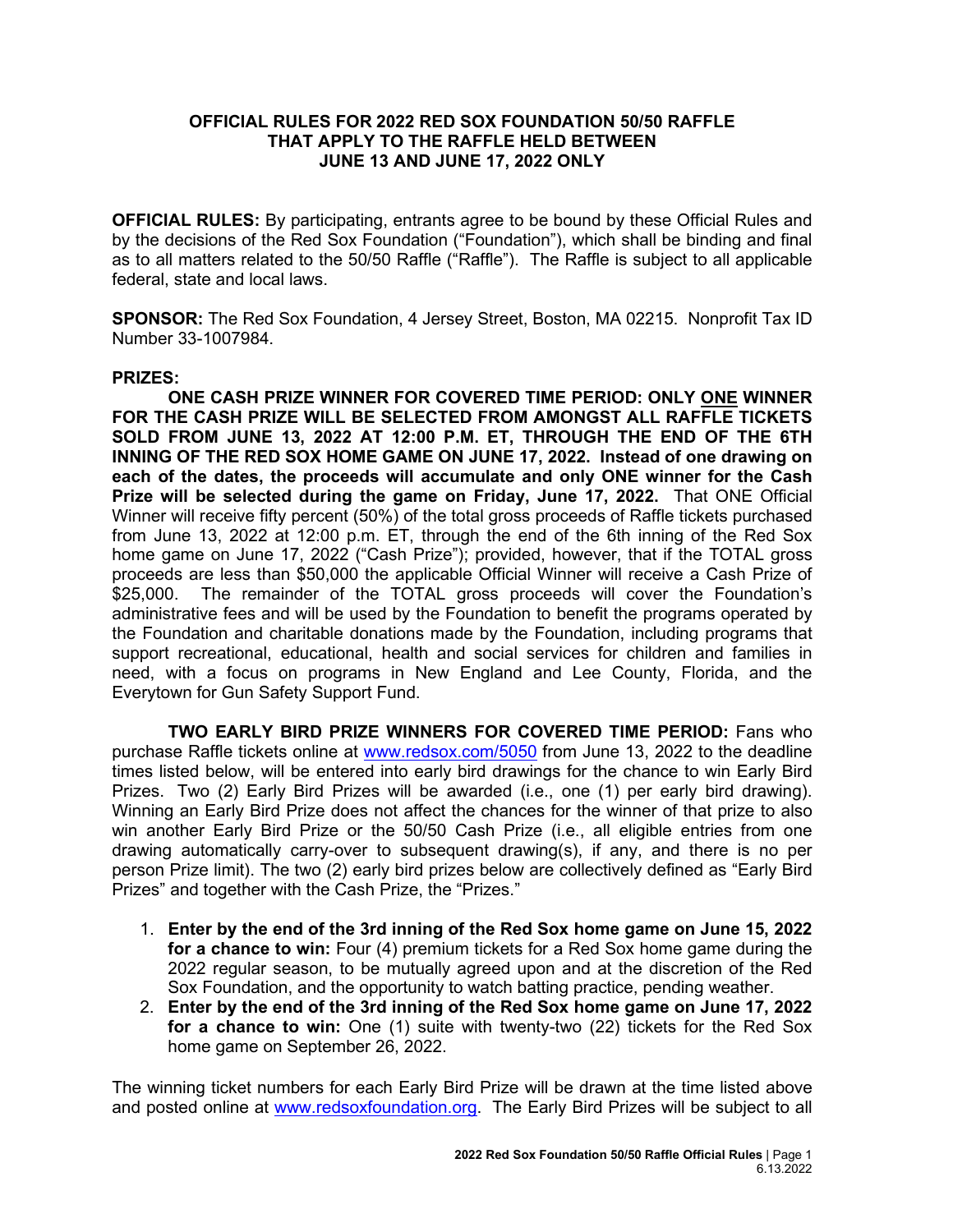of the terms and conditions set forth in these Official Rules. The winner will have thirty (30) days to claim the Early Bird Prize.

**ELIGIBILITY TO ENTER:** During the dates and times and other details specified below, **Raffle Tickets may be purchased only by persons 18 years of age or older and who are located within the Commonwealth of Massachusetts at the time of purchase**, in accordance with these Official Rules. Raffle tickets may NOT be purchased by anyone under the age of 18, regardless of location. or method of purchase. Tickets are available for purchase in person by anyone 18 years and older, regardless of their state of residence. The Raffle ticket sales locations may include Fenway Park, and online sales limited to persons located in Massachusetts at the time of purchase. In addition to being available for purchase at Fenway Park during the Red Sox games on June 14, June 15, June 16, and June 17, 2022, Raffle tickets may be purchased in person at Fenway Park on June 13, June 14, June 15, June 16, June 17, 2022, from 9:00 a.m. ET to 5:00 p.m. ET at the Red Sox Foundation offices at 4 Jersey Street. This Raffle is void wherever prohibited by law.

The following persons are NOT ELIGIBLE to participate in the Raffle or to win any Prize: employees, officers, directors, shareholders, members, agents and consultants of The Red Sox Foundation, the Boston Red Sox Club Limited Partnership (sometimes referred to as the "Boston Red Sox"), the other MLB Entities (as defined below), NESN, DraftKings, AscendFS Delaware, Inc., and Red Sox Foundation volunteers with respect to a Raffle held during a game or other event at which the person is assisting (collectively, the "Ineligible Parties"), and any parent, subsidiary, affiliated entity, advertising agency, promotion agency and immediate family members of any Ineligible Party. "Immediate family members" means spouses, parents, grandparents, children, grandchildren, and siblings (and any of their respective spouses) of an Ineligible Party. The "MLB Entities" shall mean the Office of the Commissioner of Baseball ("BOC"), its Bureaus, Committees, Subcommittees and Councils, MLB Advanced Media, L.P. (collectively "MLB"), Major League Baseball Properties, Inc., The MLB Network, LLC, the Major League Baseball Clubs ("Clubs"), each of their parent, subsidiary, affiliated and related entities, any entity which, now or in the future, controls, is controlled by, or is under common control with the Clubs or the BOC, and the owners, general and limited partners, shareholders, directors, officers, employees and agents of the foregoing entities.

**PURCHASING RAFFLE ENTRIES:** The minimum purchase price of raffle ticket is \$10. The price points for the Raffle are as follows: 20 numbers for \$10; 125 numbers for \$20; or 350 numbers for \$50. Raffle tickets will be available for purchase in person by eligible persons (see "ELIGIBILITY TO ENTER" above). Official Rules are available at points of sale within Fenway Park and should be read before ticket purchase. They will also be posted on [www.redsoxfoundation.org.](http://www.redsoxfoundation.org/)

There are two methods of entering the Raffle, in person and online via [www.redsox.com/5050:](http://www.redsox.com/5050)

1. **In Person:** Tickets are available for purchase IN PERSON by anyone 18 years and older, REGARDLESS OF THEIR STATE OF RESIDENCE. The Raffle ticket sales locations include Fenway Park and other locations to be determined by the Foundation. Raffle tickets may be purchased in person during Red Sox games at Fenway Park or online at any time from June 13, 2022 at 12:00 p.m. ET, through the end of the 6th inning of the Red Sox home game on June 17, 2022. In addition to being available for purchase at Fenway Park during the Red Sox games on June 14,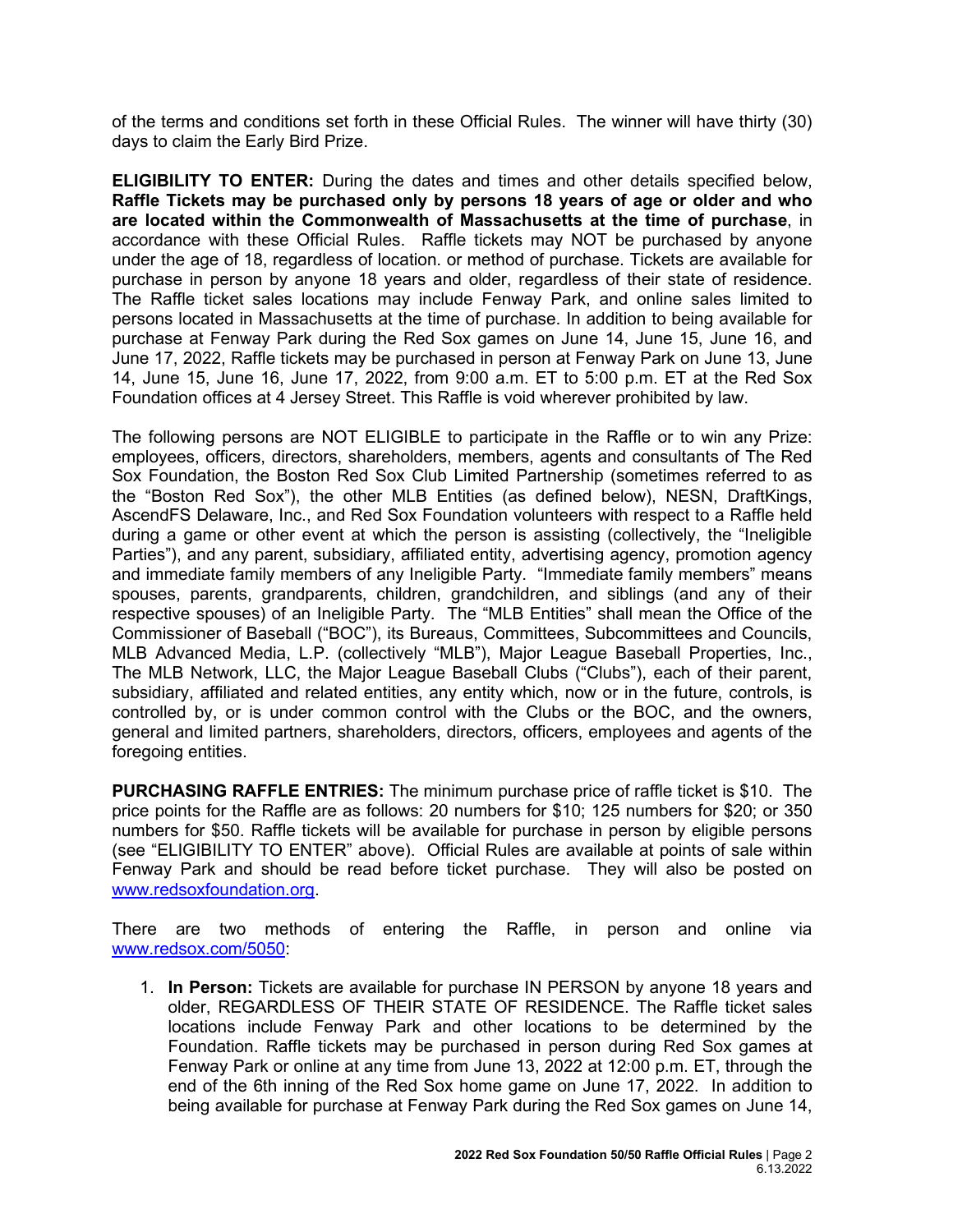June 15, June 16, and June 17, 2022, Raffle tickets may be purchased in person at Fenway Park on June 13, June 14, June 15, June 16, June 17, 2022, from 9:00 a.m. ET to 5:00 p.m. ET at the Red Sox Foundation offices at 4 Jersey Street. This Raffle is void wherever prohibited by law.

**2. Online via Website:** Eligible persons located in Massachusetts at the time of purchase may purchase raffle tickets on-line by visiting [www.redsox.com/5050](http://www.redsox.com/5050) and following the directions to purchase and print raffle tickets. To be valid, a raffle ticket purchased online must be downloaded from the website and printed by the eligible entrant at the time of purchase. All online purchases are subject to, and will be treated in a manner consistent with, Major League Baseball's Terms of Use, which may be viewed at: [mlb.com/tou,](http://mlb.mlb.com/mlb/official_info/about_mlb_com/terms_of_use.jsp) and Privacy Policy, which may be viewed at: [mlb.com/privacy.](http://www.mlb.com/privacy) Entries generated by a script, macro or other mechanical or automated means will be disqualified. In the event of dispute as to the identity or eligibility of any potential winner based on an e-mail address, the winning entry will be declared made by the Authorized Account Holder (defined below) of the e-mail address submitted at the time of entry provided he/she is eligible according to these Official Rules. The "Authorized Account Holder" is defined as the natural person to whom the applicable Internet service provider or other organization (such as a business or educational institution) has assigned the e-mail address for the domain associated with the submitted e-mail address.

Entry, regardless of the method, is void outside the Raffle Area and where prohibited by law, rule, or regulation.

**RAFFLE TICKETS ARE NONDEDUCTIBLE:** No portion of the Raffle ticket price may be deducted as a charitable contribution for federal income tax purposes.

**NUMBER OF RAFFLE TICKETS:** There is no minimum number of \$10, \$20, or \$50 tickets that must be sold.

**TRANSFER OF RAFFLE ENTRIES:** Persons who purchase Raffle tickets at Fenway Park or other designated in person sales locations may opt to give away their Raffle tickets to others, but in doing so they give up any claim they might otherwise have to the Prizes if they surrender a winning Raffle ticket. Raffle tickets purchased in person may be given away to persons who are under 18 years of age, but only individuals who are 18 years of age or older may claim or win a Prize. The Raffle is being conducted pursuant to a raffle permit issued to Sponsor by the City of Boston. Purchasers of Raffle tickets may not re-sell their Raffle tickets to other parties, and may not knowingly give such Raffle tickets away to others for the purpose of allowing those other parties to re-sell such Raffle tickets. All Raffle tickets which have been resold in violation of these Official Rules shall be void. All individuals who re-sell Raffle tickets in violation of these Official Rules shall be ineligible to participate in the Raffle or to win the Prize.

**DRAWINGS:** Potential winners will be selected in random computer generated drawings from among all eligible entries received as of the applicable drawing entry deadline (the "Drawing(s)"). **There will be only ONE Cash Prize drawing from all Raffle entries purchased in connection with the Raffle held from June 13, 2022 at 12:00 p.m. ET through the end of the 6th inning of the Red Sox home game on June 17, 2022, for the ONE Cash Prize. Drawing for the Cash Prize to be held on June 17, 2022 in approximately the 7th inning of the Red Sox home game. As set forth above, there will be one drawing for each Early Bird Prize at the dates and times listed above.** If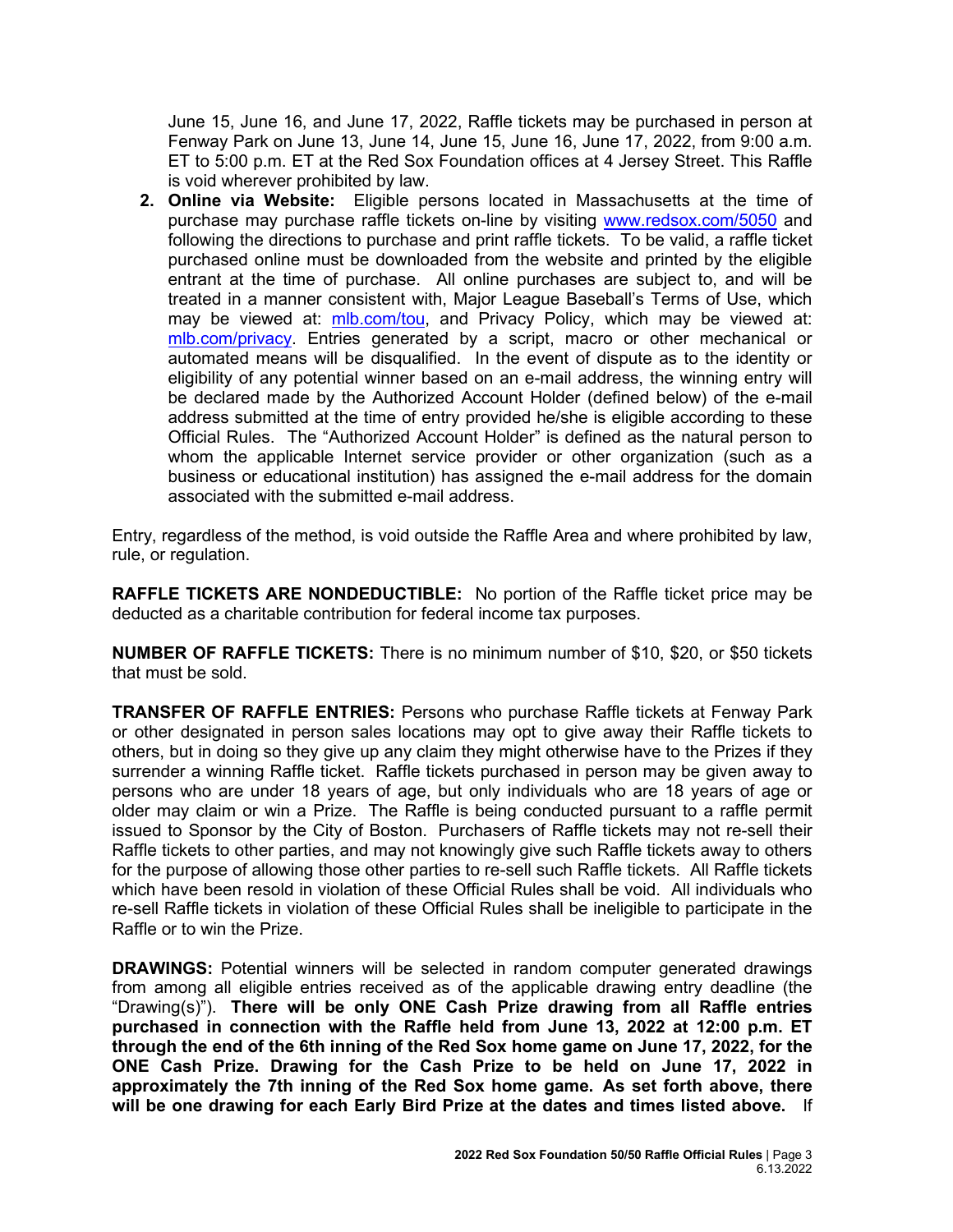the computer generated equipment fails, the drawings will be done manually for that drawing's Raffle ticket sales. The winning ticket numbers will also be posted on redsoxfoundation.org within 24 hours of the applicable drawing and will remain posted on the website for 30 calendar days. As provided below under "POTENTIAL WINNERS MUST CONTACT SPONSOR," owners of winning Raffle ticket numbers have 30 calendar days from the date of the applicable drawing to claim their Prize. Purchasers forfeit their prize if they do not present the winning ticket to the Red Sox Foundation within 30 calendar days. Forfeited prizes will be retained by the Red Sox Foundation for charitable use. The Red Sox Foundation shall have no obligation and shall not contact potential winners.

**RED SOX GAME POSTPONEMENTS OR CANCELLATION:** In the event that the Red Sox game scheduled for June 17, 2022, is postponed prior to the completion of six (6) innings, then the Raffle shall be extended to include the next regular season Red Sox game during the 2022 Boston Red Sox season, and the Cash Prize jackpot shall be based on the total Net Proceeds through the end of the 6th inning of that game; provided, that the Raffle will conclude and the drawing for the Cash Prize will take place no later than October 5, 2022.

**POTENTIAL WINNERS MUST CONTACT SPONSOR:** Owners of eligible entries need not be present in person at the Drawing in order to win. Each Potential Winner must contact Sponsor directly to begin the process required to claim their prize no later than thirty calendar days after the winning number was selected by appearing in person at sponsor's offices at 4 Jersey Street, Boston, MA with their winning raffle ticket weekdays between the hours of 11:00 a.m. ET and 3:00 p.m. ET, or by sending an email containing that potential winner's contact information to [raffle@redsox.com](mailto:redsoxraffle@redsox.com) during same timeframe to make arrangements so sponsor may inspect and verify each claimant's raffle ticket. **To appear in person at Fenway Park, a potential winner must arrange for a meeting time in advance by emailing raffle@redsox.com or calling (617) 226-6050.** Tickets must be presented within 30 calendar days for visual inspection and validation.

**DETERMINATION OF OFFICIAL WINNER(S):** Sponsor shall have the sole discretion to determine whether each winner who has contacted the Sponsor to begin the process required to claim their prize ("**Potential Winner**") is an official winner of a Prize (an "Official Winner"). Sponsor's decision concerning the identity of all Official Winners shall be final and binding. To become an Official Winner: (1) a Potential Winner must be eligible to participate in the Raffle under these Official Rules and must not be in violation of these Official Rules as determined in Sponsor's sole judgment; (2) that Potential Winner must contact Sponsor by the deadline specified above under "POTENTIAL WINNERS MUST CONTACT SPONSOR"; (3) that Potential Winner's winning entry must be inspected and verified in person by Sponsor by the deadline specified above; (4) that Potential Winner must execute and return to Sponsor an affidavit of eligibility on a form to be provided by Sponsor before prize is awarded; and (5) that Potential Winner must provide Sponsor with all tax identification information required by federal, state or local law and, where applicable, provide Sponsor with payment for any required withholding taxes due prior to that Potential Winner's receipt of the Prize. If for any reason whatsoever all of the foregoing requirements are not satisfied with respect to a particular Potential Winner, or if Sponsor is unable for any reason to identify the holder of a winning Raffle Ticket or to contact a Potential Winner, then that Potential Winner's Prize will be deemed forfeited and, the Prize will be retained by the Sponsor for charitable use.

Sponsor shall use the following rules to determine the identity of any Potential Winner and of the Official Winner of each Prize: (1) Sponsor shall conclusively presume that the person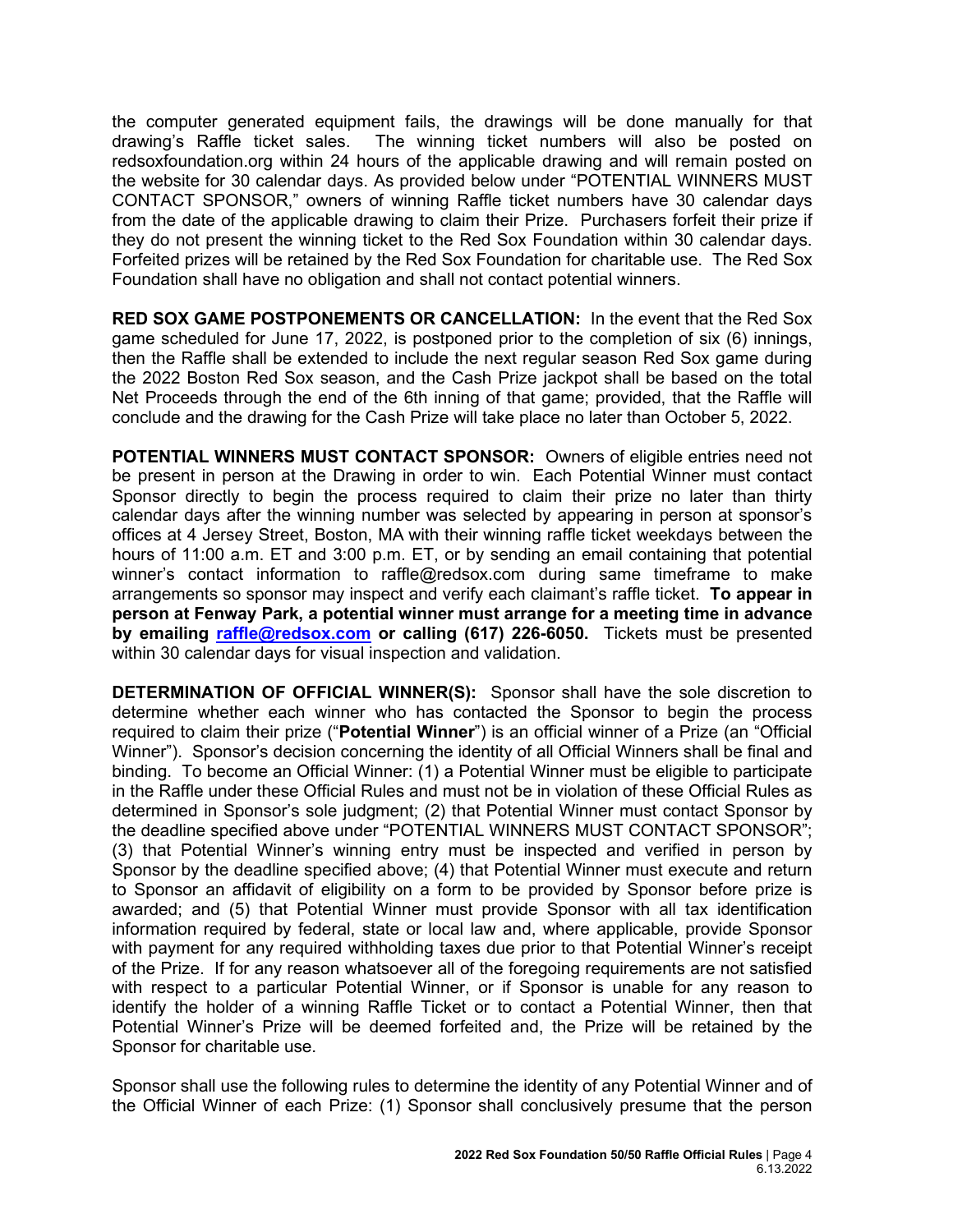who is in possession of that Raffle ticket is the lawful owner of that Raffle ticket and that ticket's winning number, and Sponsor shall not make, nor have any duty to make, any inquiry whatsoever into the circumstances under which that person came into possession of such winning Raffle ticket. In the unlikely event that an error or problem in the administration of the Raffle results in two (2) or more Raffle ticket purchasers holding winning Raffle tickets that contain identical ticket numbers, then the person who has record of the earliest ticket purchase shall be deemed to hold the winning Entry.

**AWARD OF PRIZE(S) TO OFFICIAL WINNER(S):** The Prize(s) will be awarded to the Potential Winner(s) who have been designated by Sponsor as Official Winner(s). The one (1) Cash Prize will be sent to each applicable Official Winner via check within thirty (30) business days of the applicable Official Winner delivering winning raffle ticket to a Red Sox Foundation representative. For security and safety reasons, no cash payments will be made to winners.

**TAXES:** All federal, state and local income taxes are the sole responsibility of each Raffle winner. The taxable value of the Prizes will be treated as gambling winnings to the winners for federal and state income tax purposes, and the Internal Revenue Service takes the position that no portion of the ticket price will qualify as a charitable contribution for federal income tax purposes. Each winner will be required by law to pre-pay a portion of the tax liability incurred in connection with his/her receipt of the Prize before receiving his/her Prize from Sponsor. (See "DETERMINATION OF OFFICIAL WINNERS" above.)

**GENERAL CONDITIONS:** The Released Parties (defined below under "RELEASE OF LIABILITY") are not responsible for: (1) Entries which are stolen, lost, damaged, illegible, given away or no longer in the purchaser's possession, (2) Entries that have been or may have been tampered with or re-sold in violation of these Official Rules; (3) Entries or payments that are delayed, misdirected, lost, interrupted, undelivered, not fully captured, or garbled as a result of any failure or problem whatsoever with the availability, functionality, operability or use of any network, server, ISP, website, computer, telephone, cable or satellite modem or connection, app, website, hand held mobile device, computer hardware or software, or any other computer equipment or connection, whether or not caused by site users, tampering, hacking, or by viruses, worms, or malfunctions affecting a network, server ISP or any equipment or programming used in or associated with the Raffle; (4) any other errors of any kind, whether human, typographical, printing, mechanical, or electronic in nature, which relate to or are connected with the Raffle (collectively, as described in clauses (1) through (4), "Errors"), including without limitation Errors in Raffle-related materials or in the administration of the Raffle, such as Errors in processing Entries, identifying Potential Winners, determining Official Winners, or announcing or delivering Prizes. If any portion of the Raffle is compromised, in Sponsor's sole judgment, by a virus, worm, bug, nonauthorized human intervention or other causes which, in Sponsor's sole judgment, corrupt or impair the administration, security, fairness or proper play of the Raffle, or the proper submission or capture of Entries (collectively, a "Compromising Event"), then Sponsor and MLB reserve the right, in their sole discretion, to suspend, modify or terminate the Raffle, and to select winners from all eligible, non-suspect Entries received before the known occurrence or discovery of such Comprising Event. **All Entry purchases shall be final, and no refunds or replacements will be issued by Sponsor. Sponsor has sole and final decision on admissibility of entries and the determination of prize winners.**

**RELEASE OF LIABILITY:** Entrants, by participating in the Raffle, agree that The Red Sox Foundation, the Boston Red Sox and the other MLB Entities, NESV, NESN, AscendFS